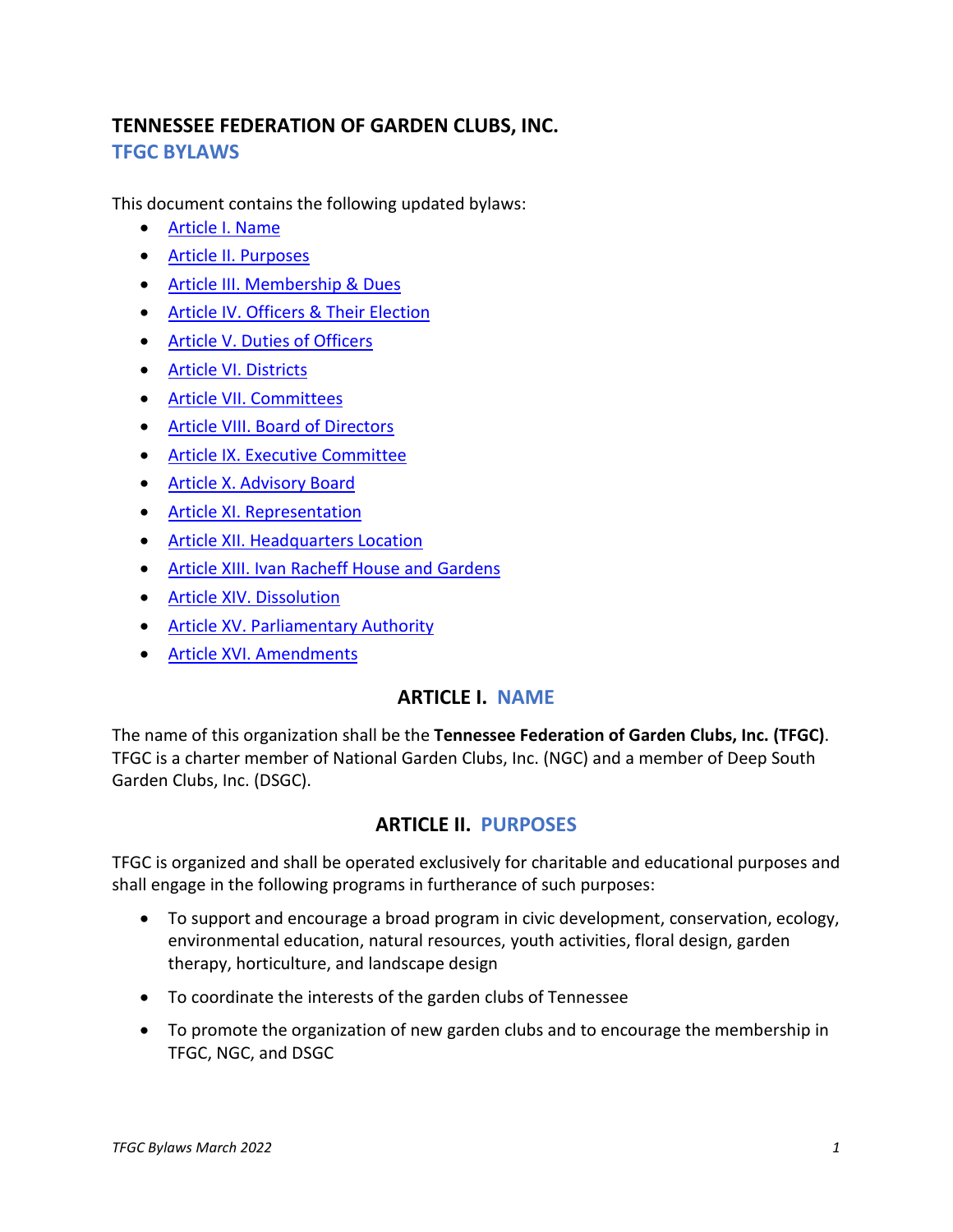- To stimulate interest in the planning and care of home and community grounds and gardens and to share information on all topics relative to varieties, culture, and use of flowers, fruits, vegetables, shrubs, and trees
- To provide scholarships in horticulture, conservation, and allied areas through the sale of NGC calendars, projects, and donations
- To support and encourage the organization of junior, intermediate, and high school garden clubs
- <span id="page-1-0"></span>• To develop community interest in the restoration and preservation of historic sites, homes, and gardens in Tennessee

# **ARTICLE III. MEMBERSHIP & DUES**

**Section 1**. The membership of TFGC shall consist of independent garden clubs, councils of garden clubs, and Honorary and Life Members. Affiliate membership may be held by Audubon, plant and ornithological societies, and garden departments of other clubs. Membership is not based on nor refused to anyone for reasons of race, religion, color, national origin, disability, gender, or age.

**Section 2. 2A.** Any garden club with 8 or more members familiar with and willing to uphold the purposes of TFGC and desiring membership in the organization shall present the application to the District Director and the District Membership Committee the following:

- 1. Application in triplicate. See New Club Membership Application-Form NC on the TFGC website.
- 2. Letter from a sponsoring member club whose representative has visited the club and discussed the "Purposes of TFGC."
- 3. Copy of club's constitution and/or bylaws.
- 4. Copy of club's minutes of one regular meeting prior to application.
- 5. Alphabetical membership list with complete mailing addresses and 9-digit ZIP codes in triplicate.

After review by the District Membership Committee, the application shall be signed by the District Director and sent to the TFGC Membership Chair. The TFGC Membership Chair shall certify the application, then sign and secure the signatures of the TFGC President and TFGC Treasurer.

New clubs admitted to membership shall pay an admission fee of \$7.00 and annual dues of \$7.00 per club member due April 1 and delinquent June 1. Clubs in arrears shall automatically be dropped September 1.

**Section 2. 2B**. Youth garden clubs may become members of TFGC without privilege of voting or holding office when sponsored by an adult TFGC Garden Club. An application fee of \$7.00 and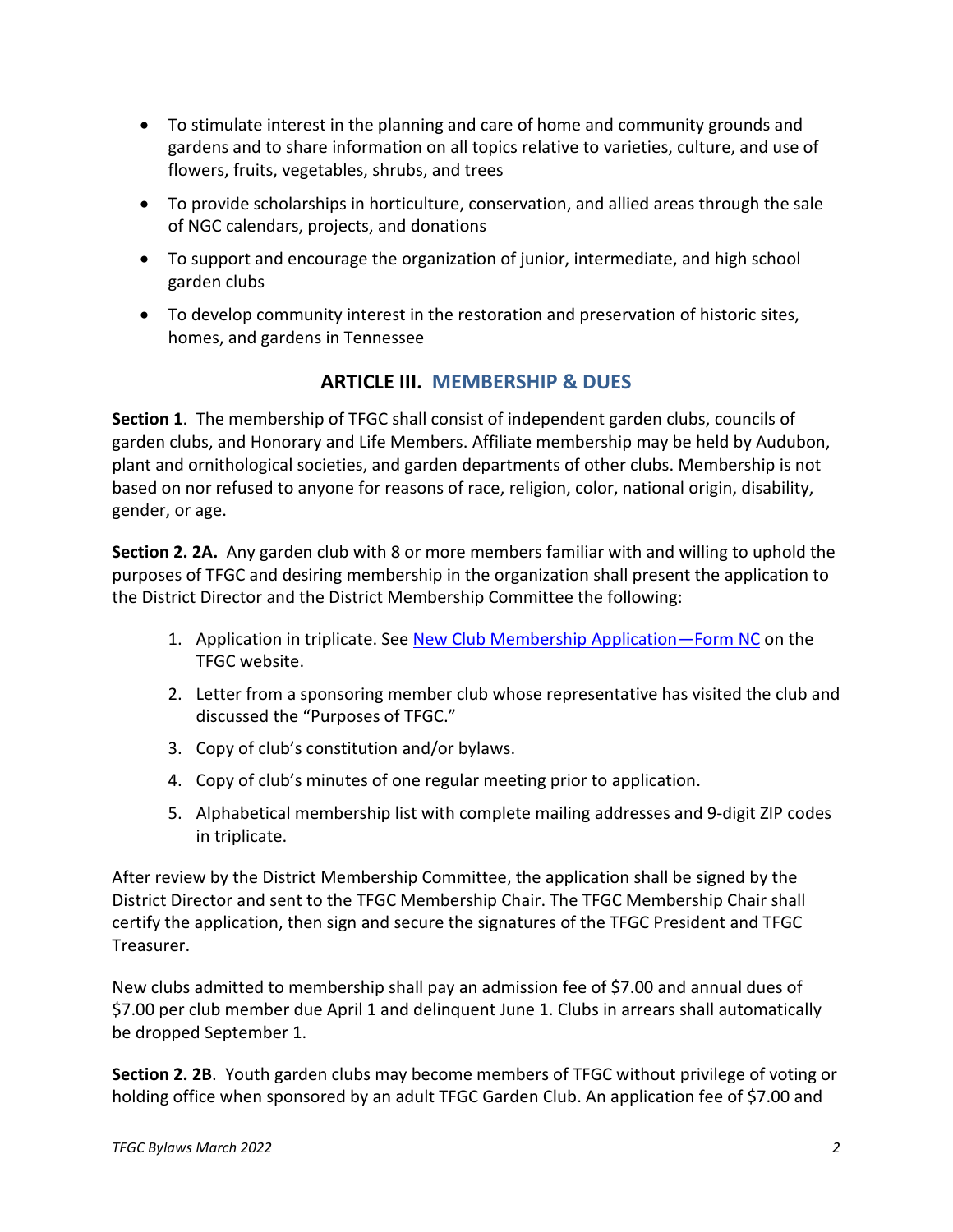\$10.00 dues for one year, payable to TFGC, shall be sent to the District Director in each district.

**Section 3.** A club that desires reinstatement in TFGC after one or more years of absence shall pay the \$7.00 readmission fee plus \$7.00 per member dues for the current year and shall have the endorsement of the District Director and the District Membership Chair in whose district the club is located. The name of the club shall be submitted to the TFGC Membership Chair.

**Section 4.** Councils of garden clubs comprised of 3 or more clubs that have complied with requirements for membership may submit an application for membership. The application, an admission fee of \$7.00 and dues of \$10.00 for one-year payable to TFGC, a copy of the constitution and/or bylaws of the council, the name of member clubs, and the city in which each club is located shall be forwarded to the District Membership Chair who shall process the application.

**Section 5.** Audubon, plant, and ornithological societies, and garden departments of other clubs may become affiliates of TFGC without the privilege of voting or holding office. An application fee of \$10.00 and \$20.00 dues for one year, payable to TFGC, shall be sent to the District Membership Chair who shall process the application.

**Section 6.** The District Membership Chair shall provide the TFGC Membership Chair with complete credentials for clubs, councils, and affiliated clubs applying for membership. The TFGC Membership Chair shall certify all credentials and present all applications for membership to the Board of Directors for approval. A majority of votes cast shall elect to membership. No application may be held for more than 60 days. The Executive Committee has the authority to act on applications between TFGC Board of Directors meetings.

**Section 7.** Honorary Membership may be conferred on any person who has contributed distinctive service to the causes, purposes, and promotion of TFGC or who has been honored for outstanding achievement in garden club activities. Nominations to Honorary Membership shall be presented in writing to the TFGC Membership Chair and approved by the Board of Directors. An Honorary Member in TFGC shall not have the right to vote nor to hold office.

**Section 8.** Life Membership may be conferred on any person who has contributed distinctive service to the causes, purposes, and promotion of TFGC or who has been honored for an outstanding achievement in garden club activities.

Recommendation for Life Membership shall be made by any member of TFGC and approved by the District Director and TFGC President. The fee for Life Membership shall be \$75.00, payable to TFGC, and shall accompany the application. Also, members are encouraged to purchase their own. These funds shall be kept in a Life Membership account from which \$5.00 dues shall be paid annually into the general fund.

**Section 9.** Distribution of dues shall be as follows: \$1.00 membership shall be paid to National Garden Clubs, Inc., and \$6.00 shall be paid to the general fund.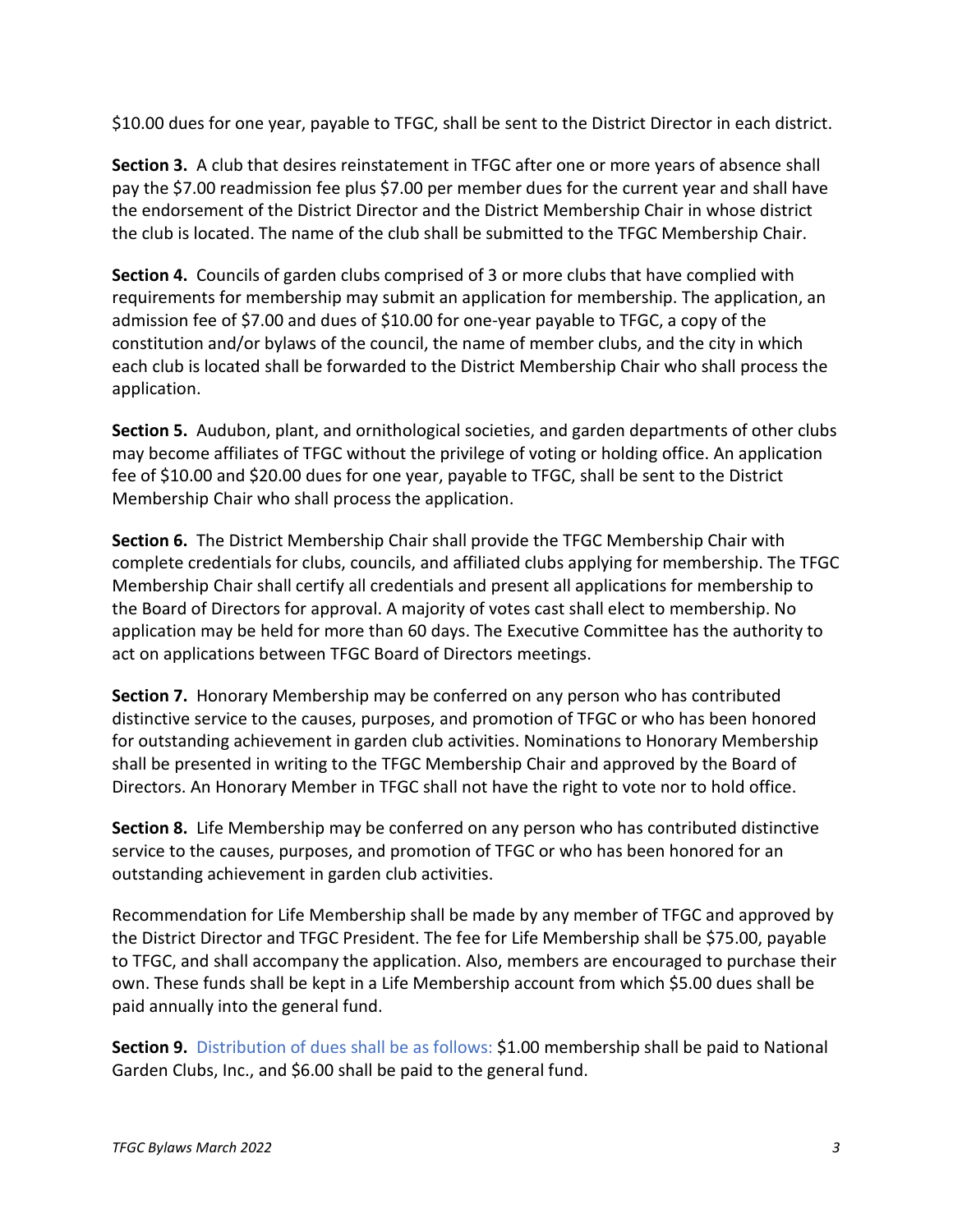<span id="page-3-0"></span>**Section 10.** The fiscal year of TFGC shall be April 1 through March 31 inclusive.

## **ARTICLE IV. OFFICERS & THEIR ELECTION**

**Section 1.** The elected officers of TFGC shall be the President, President-elect, First Vice President, Second Vice President, Recording Secretary, Corresponding Secretary, Treasurer, Assistant Treasurer, and District Directors. The President and elected officers shall rotate through the districts in the following order: I, II, III, and IV.

**Section 2.** The district from whose membership the next President of TFGC is chosen shall elect a Nominating Committee at its Fall District Meeting in the year of even date. The District Board shall elect 3 members and an alternate, and 2 members shall be elected by the membership at large, each representing a different club. Within 2 weeks, the committee shall meet to elect a chairman by ballot.

In the order of rotation, the District Nominating Committee shall present a nominee for President-elect for endorsement at the Spring District Meeting in the year of odd date. Nominations may be presented from the floor after obtaining the written consent of the nominee. A majority of club members present and voting shall endorse the President-elect.

In the following year of odd date, the Nominating Committee from the district in which the incoming President resides shall present a nominee for First Vice President, Second Vice President, Recording Secretary, Corresponding Secretary, Treasurer, and Assistant Treasurer. Names may be presented from the floor after obtaining the written consent of the nominee. A majority of club members present and voting shall endorse these officers.

It shall be the duty of the Nominating Committee to report during the first business session of the annual meeting in the year of odd date. The election shall be held at the business session on the second day of the Annual Meeting.

No member shall be eligible to serve as an elected officer who has not been a member of a garden club for at least 4 years prior to the election.

Nominations may be made from the floor except for the incoming President, provided the written consent of the nominee and 20 signatures of district supporters have been obtained. If there is but one candidate for any office, voting shall be by voice. If there is more than one candidate for any office, voting shall be by ballot. A majority of the votes cast shall elect the office. No proxy votes shall be allowed.

**Section 3.** To be eligible for the office of President-elect, a member must have served at least 2 years as President of a garden club and an additional 2 years on the TFGC Board. The Presidentelect must reside in the district from which the succeeding officers will be elected. Each district shall endeavor to have a candidate prepared for this office in turn. No district shall propose a candidate for the office of President-elect unless she is fully qualified and endorsed by the district in which she resides.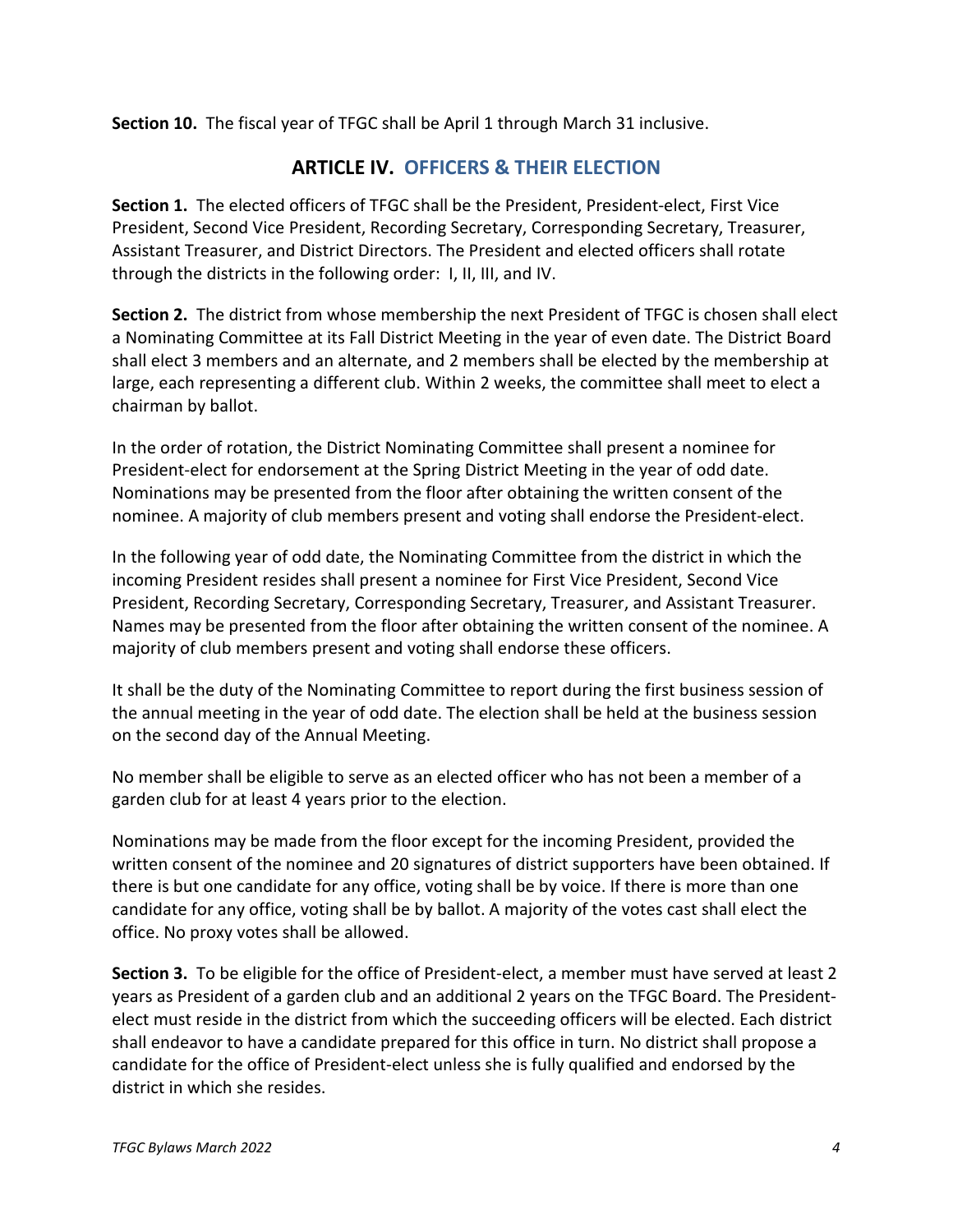**Section 4.** To be eligible for the office of First Vice President, Second Vice President, District Director, and Vice Director, a member must have served as President of a garden club and on either a TFGC District Board or the TFGC Board of Directors for 2 years. To be eligible for the office of Recording Secretary, Corresponding Secretary, Treasurer, and Assistant Treasurer, a member must have served on either a TFGC District Board or the TFGC Board of Directors for 2 years.

**Section 5.** Only members of a TFGC garden club whose dues are paid up-to-date and regularly paid on time, no later than June 1, shall be eligible to hold office.

**Section 6.** The newly elected officers shall be installed at the last meeting of the Annual Meeting at which they were elected, and they shall assume office at the close of the meeting to serve 2 years or until their successors are elected. The retiring officers, with the exception of Treasurer, shall have completed the business of the year's work and at the Annual Meeting shall surrender to their successors all essential books and papers pertaining to their respective offices.

**Section 7.** Any officer serving as much as 1 year shall be credited with having served one term.

**Section 8.** A vacancy in office shall be filled as provided in this section:

- **President:** The First Vice President shall become President and serve the remainder of the term.
- **Executive Committee:** The TFGC Nominating Committee shall convene a special meeting to fill vacancies in the Executive Committee, other than President and District Directors, subject to the approval of the Executive Committee. Nominations may be made from the floor provided written consent has been obtained from the nominee, and qualifications are met.
- **District Director:** The Vice Director shall become Director, and the District Nominating Committee shall present a candidate for the office of Vice Director subject to the approval of the District Board. Nominations may be made from the floor provided written consent has been obtained and qualifications are met.
- **Chairmanships:** Vacancies in any chair position shall be filled by the President with the approval of the Executive Committee.

# **ARTICLE V. DUTIES OF OFFICERS**

## <span id="page-4-0"></span>**Section 1. PRESIDENT**

## **The President shall:**

- Preside at all meetings of TFGC and of its Board of Directors and Executive Committee
- Approve all bills before payment but may not approve any unbudgeted expense in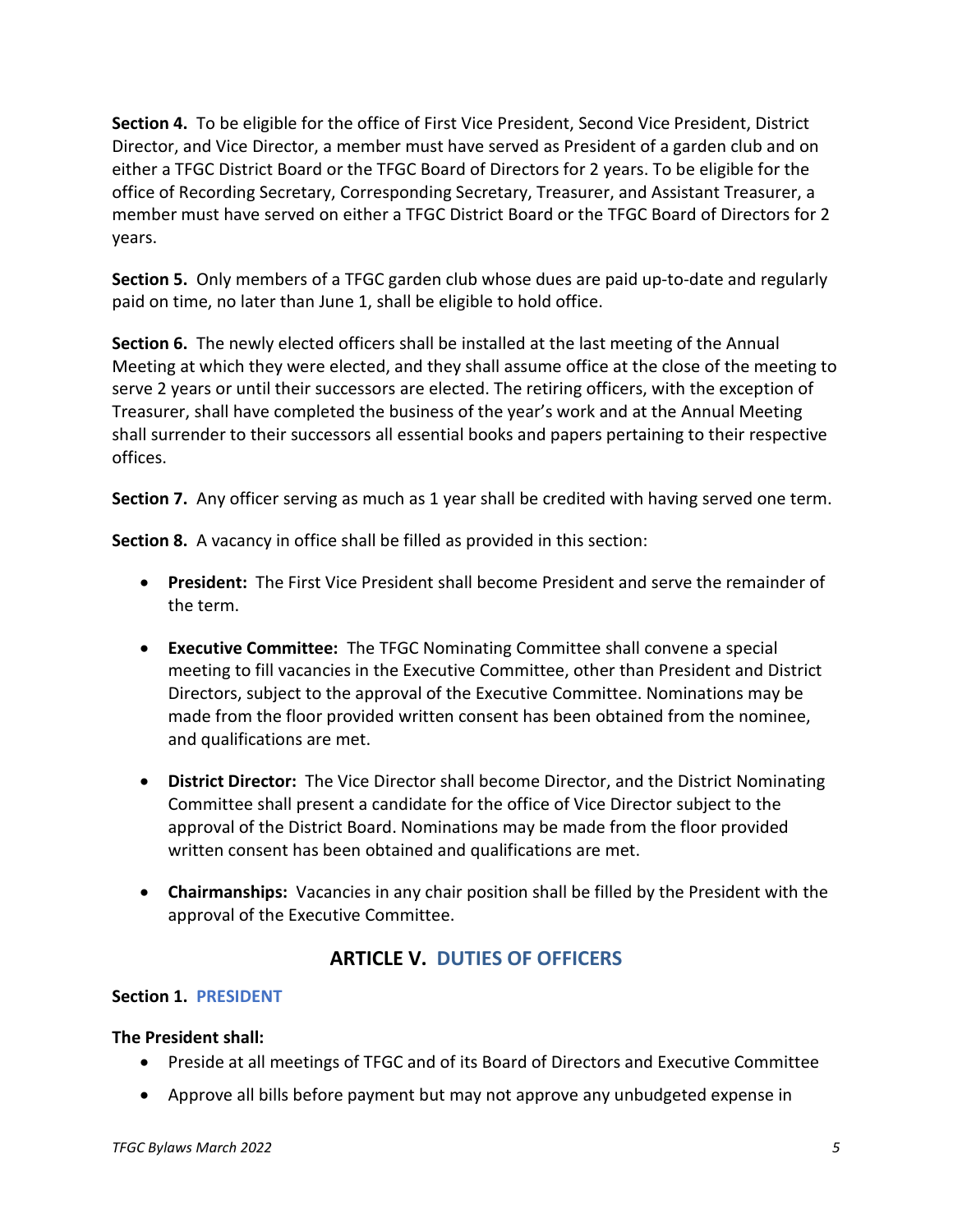excess of \$200.00 and in an emergency shall have authority to sign checks

- Be ex officio member of all committees, except the Nominating Committee
- With the approval of all elected officers, appoint a Parliamentarian, Chaplain, Historian, and chairs of all committees (with the exception of the Nominating Committee) and fill vacancies occurring in an appointed office or chair
- Present a condensed narrative report of her activities for the year at the Annual Meeting
- Upon recommendation for the host District, appoint the convention chair for each Annual Meeting to serve on the Board of Directors for the full 2 years
- Attend and speak at one meeting for each district during her term of office
- Represent TFGC at the NGC and DSGC conventions and perform all other duties of the office

### **Section 2. FIRST VICE PRESIDENT**

#### **The First Vice President shall:**

- Assist the President in the work of TFGC and in the absence or inability of the President to serve, assume, and perform all duties pertaining to the office of President
- Perform such duties as may be assigned by the President

### **Section 3. SECOND VICE PRESIDENT**

#### **The Second Vice President shall:**

- Assist the President in the work of TFGC and in the absence of the First Vice President, shall serve, assume, and perform all duties pertaining to the office of First Vice President
- Perform such duties as assigned by the President

### **Section 4. PRESIDENT-ELECT**

#### **The President-elect shall:**

- Attend at least one meeting of each district
- Attend all Board of Directors meetings
- Keep the *Procedures Manual* updated with all new standing rules, job descriptions, policies, convention rules, duties and responsibilities of officers and chairs. Printed copies of the *Procedures Manual* shall be available for all officers and chairs following the installation.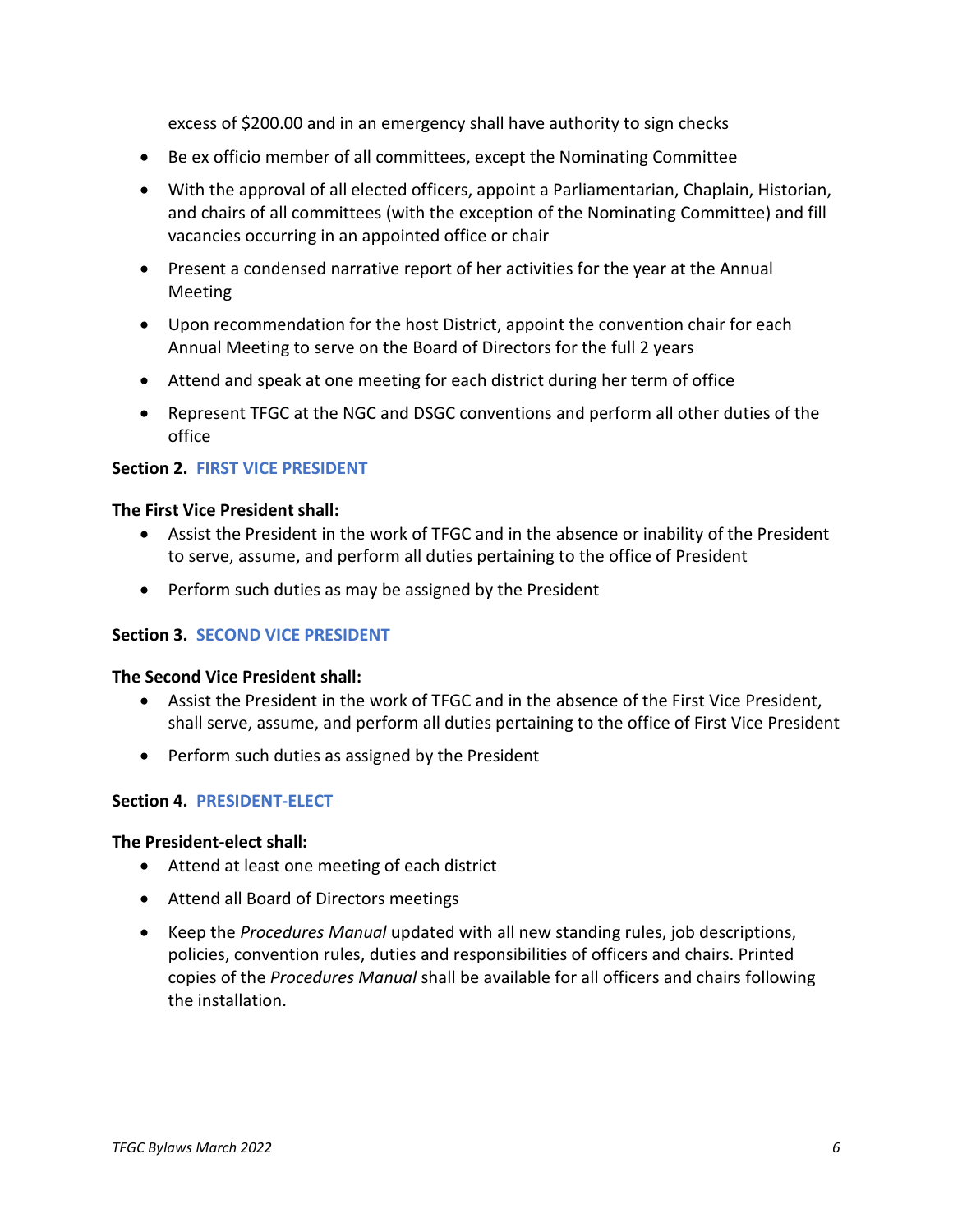### **Section 5. RECORDING SECRETARY**

### **The Recording Secretary shall:**

- Keep, in permanent form, the minutes of all meetings of TFGC, the Board of Directors and Executive Committee, and send copies of the minutes to the President and to others as directed by the President within 30 days following any meeting
- Send the minutes with approved signatures to the President. The President sends minutes to ALL board members.
- Archive minutes at TFGC Headquarters, Ivan Racheff House and Gardens (hereafter referred to as IRH&G)
- Prepare a resume of actions taken at the annual meeting and at the Board of Directors meetings for *[The Volunteer Gardener](https://www.tngardenclubs.org/volunteer-gardener/)* and send as soon as possible
- The Recording Secretary sends approved bylaw amendment motions to the *TVG* Editor for publication prior to the next annual meeting

### **Section 6. CORRESPONDING SECRETARY**

#### **The Corresponding Secretary shall:**

- Conduct the correspondence of the TFGC as directed by the President or Executive **Committee**
- Read communications at regular Board of Directors and annual meetings
- Notify the Board of Directors and Executive Committee of all meetings

#### **Section 7. TREASURER**

#### **The Treasurer shall:**

- With the approval of the President, be responsible for the collection and disbursement of all funds of TFGC with the exception of the Endowment Trust Fund
- Keep an accurate record and distribute a printed financial report to each Board of Directors member at each board meeting and compile a report to be read at the Annual Meeting
- Notify affiliates, councils, and garden clubs when dues are due

### **Section 8. ASSISTANT TREASURER**

#### **The Assistant Treasurer shall:**

- Keep the Investment and Restricted Funds accounts
- <span id="page-6-0"></span>• Administer the Benevolent Fund collected from the Board of Directors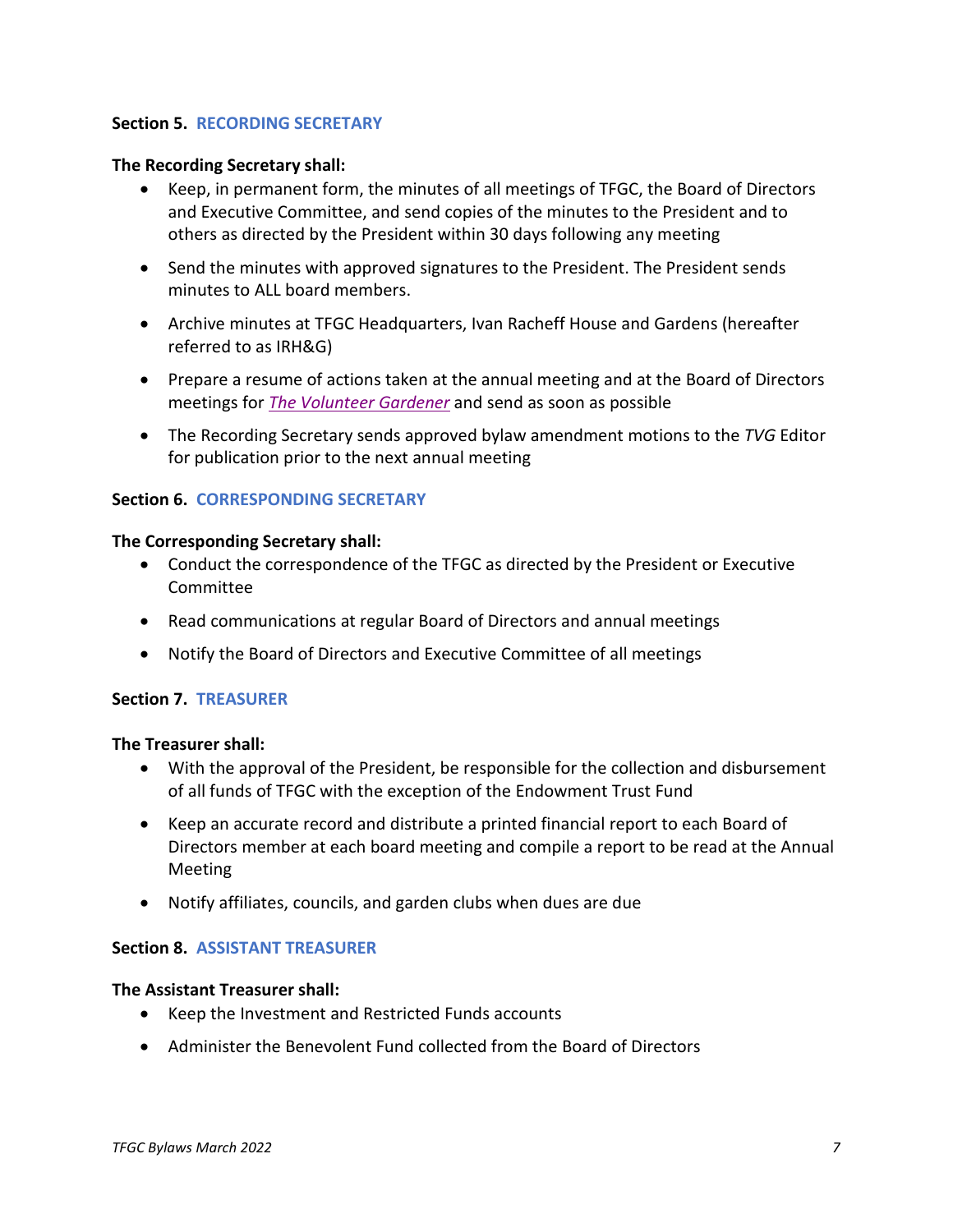## **ARTICLE VI. DISTRICTS**

**Section 1.** Each District shall follow the election procedure as set forth in *Article IV. Officers & Their Election*.

**Section 2.** At the Spring District Meeting in the year of odd date, the Nominating Committee shall present a nominee for District Director, Vice District Director, Recording Secretary, Corresponding Secretary, and Treasurer. Names may be presented from the floor after obtaining written consent of the nominee.

A majority of club members present and voting shall endorse the office of Director for election at the TFGC Convention in the year of odd date. A majority of club members present and voting shall elect the district officers, with the exception of the director.

## **Section 3. DISTRICT DIRECTORS**

### **The District Directors shall:**

- Conduct the TFGC objectives in the district and assist the Membership Chair in organizing clubs
- Plan time, place, and program for Fall and Spring meetings with the Spring Meeting preceding the TFGC Annual Meeting
- Obligate the district in no way in the promotion of any other organization, partisan or otherwise
- Compile information from the TFGC Club Presidents' Report form for an overall report to the TFGC President
- Invite the President to all district meetings
- Confer with the President-elect as to which district meeting they plan to attend for the official visit
- Serve on the Ivan Racheff House and Gardens Board of Governors

**Section 4.** The TFGC districts and the counties in Tennessee comprising each shall be as close as possible to the following:

**DISTRICT I**. Carroll, Chester, Crockett, Decatur, Dyer, Fayette, Gibson, Hardeman, Hardin, Haywood, Henderson, Henry, Lake, Lauderdale, Madison, McNairy, Obion, Shelby, Tipton, and Weakley (20 counties)

**DISTRICT II**. Bedford, Benton, Cheatham, Coffee, Davidson, Dickson, Franklin, Giles, Hickman, Houston, Humphreys, Lawrence, Lewis, Lincoln, Marshall, Maury, Montgomery, Perry, Robertson, Rutherford, Stewart, Summer, Warren, Wayne, Williamson, and Wilson (26 counties)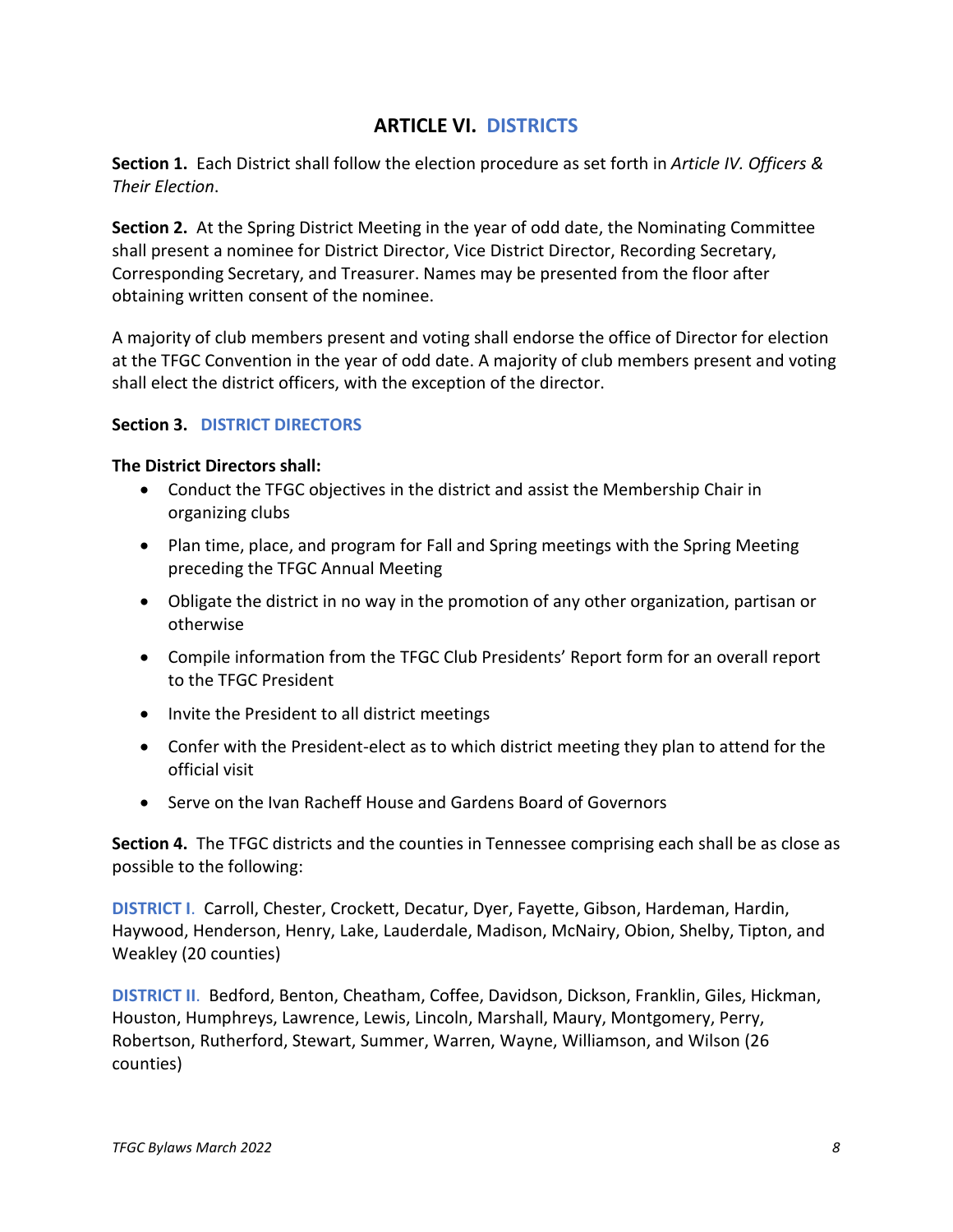**DISTRICT III. Georgia:** Dade and Walker (2 counties); **Tennessee**: Bledsoe, Bradley, Cannon, Clay, DeKalb, Fentress, Grundy, Hamilton, Jackson, Macon, Marion, Moore, Overton, Pickett, Putnam, Rhea, Sequatchie, Smith, Trousdale, Van Buren, and White (21 counties)

**DISTRICT IV.** Anderson, Blount, Carter, Campbell, Claiborne, Cocke, Cumberland, Grainger, Greene, Hamblen, Hancock, Hawkins, Jefferson, Johnson, Knox, Loudon, McMinn, Meigs, Monroe, Morgan, Roane, Scott, Sevier, Sullivan, Unicoi, Union, Washington, and Polk (28 counties)

# **ARTICLE VII. COMMITTEES**

<span id="page-8-0"></span>**Section 1.** TFGC shall conform as far as possible in its organization to that of NGC.

**Section 2.** The President shall appoint the necessary committee chairs to operate efficiently the business of the organization.

**Section 3.** There may be special committees appointed by the President as is deemed necessary for the work of this organization.

**Section 4.** Chairs shall conduct the work appropriate to their respective committees as approved by the President and may select a committee with the approval of the President.

**Section 5.** Upon completion of projects, chairs handling monies shall submit a TFGC Financial Report Form with substantiating receipts and vouchers. All funds shall be reconciled with the Treasurer's records by the TFGC Finance/Budget/Internal Audit committee appointed by the TFGC President.

**Section 6.** Within 30 days following the election, each outgoing chair shall turn over her complete file to her successor.

**Section 7.** Any TFGC committee may meet by telephone conferencing or other electronic means as long as each person is able to hear all recommendations and enter into debate.

# **ARTICLE VIII. BOARD OF DIRECTORS**

<span id="page-8-1"></span>**Section 1.** The TFGC Board of Directors shall be composed of the elected and appointed officers, former presidents, NGC board members, committee chairs, Vice Directors, Ivan Racheff House and Gardens Chair, and Ivan Racheff House and Gardens Treasurers. Vice Directors shall have a voice without voting privilege except when representing the Director. A total of 15 members shall constitute a quorum.

**Section 2.** The Board of Directors shall have at least 3 regular meetings, one of which shall be held within 30 days following the NGC Board Meeting.

**Section 3.** Any contract and/or agreement shall be reviewed by the Executive Committee. If deemed advisable, such contract and/or agreement may be reviewed by an attorney.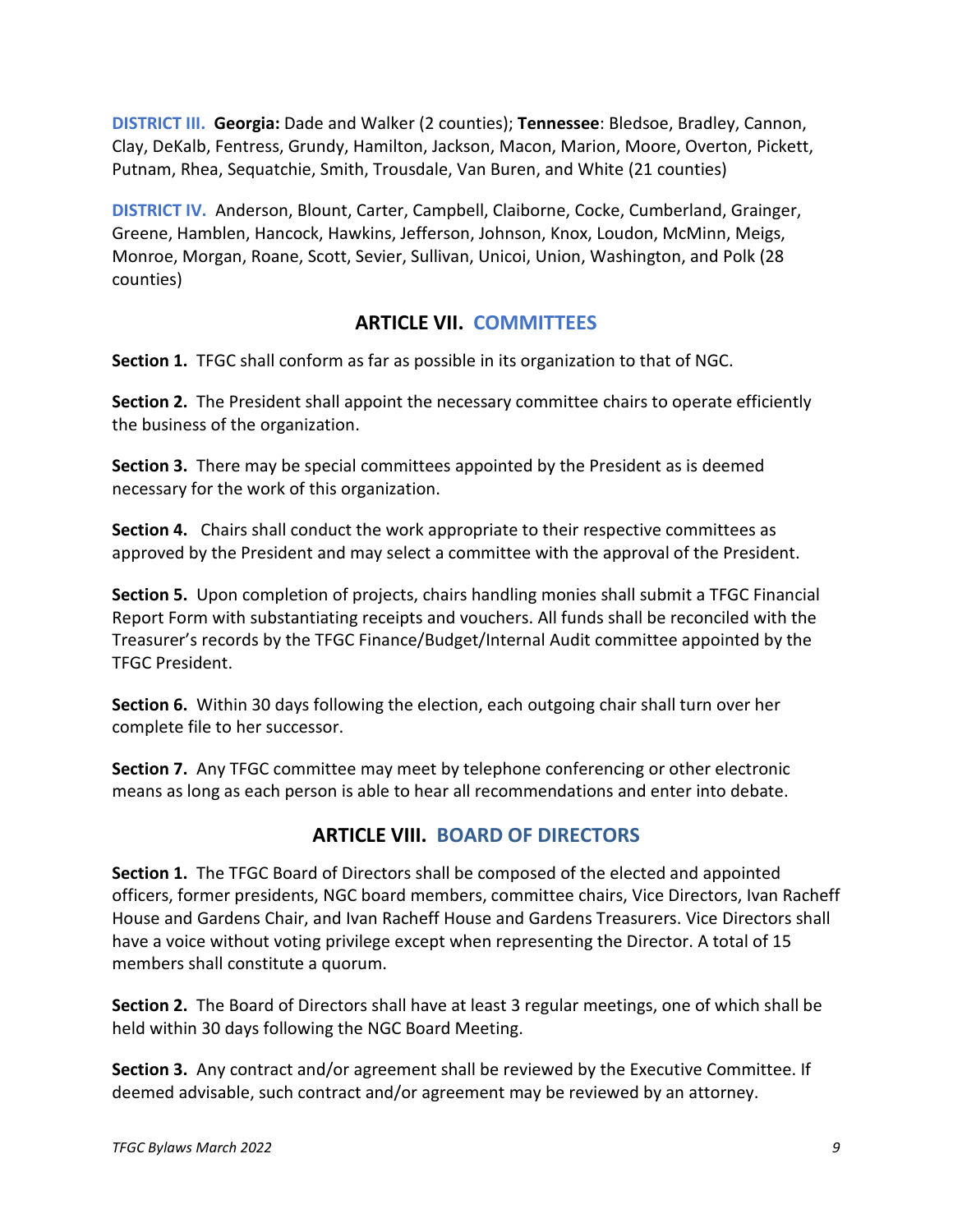**Section 4.** Each member of the Board of Directors shall submit a written report of the year's work at the Annual Meeting.

**Section 5.** The Board of Directors may meet by electronic means (email, phone, or computer meeting sites) as long as each board member is able to hear and or read all recommendations to enter into debate and vote electronically.

# **ARTICLE IX. EXECUTIVE COMMITTEE**

<span id="page-9-0"></span>**Section 1.** The President, President-elect, First Vice President, Second Vice President, District Directors, Recording Secretary, Corresponding Secretary, Treasurer, and Assistant Treasurer shall constitute the Executive Committee. A total of 5 shall constitute a quorum.

**Section 2.** In an emergency, this committee shall be empowered to transact the business of TFGC between Board of Directors meetings.

**Section 3.** In the event of the inability of the President, First Vice President, and Second Vice President to perform their duties, the director of the district in which these officers reside shall function as Chair of the Executive Committee during an emergency.

# **ARTICLE X. ADVISORY BOARD**

<span id="page-9-1"></span>The Advisory Board shall consist of the active former presidents of TFGC. When consulted, the duty shall be to consider questions affecting the procedure or policy of TFGC and to give opinions on such matters to the Board of Directors. The Chair of the Advisory Board shall be the immediate former TFGC President. In the absence of the chair, a Chair Pro Tem shall be elected from the members present.

# **ARTICLE XI. REPRESENTATION**

## <span id="page-9-2"></span>**PART A. ANNUAL MEETING REPRESENTATION**

**Section 1.** The Annual Meeting of TFGC may be held prior to DSGC and NGC or after DSGC and NGC conventions, with some flexibility when DSGC and NGC conventions are in Tennessee. The time and place of the meeting shall be set by the Board of Directors upon recommendation of the hostess district. A notice of the meeting shall appear in the issue of *The Volunteer Gardener* immediately preceding the Annual Meeting. A total of 50 members shall constitute a quorum.

**Section 2.** Delegates: Each member club shall be entitled to send to the Annual Meeting of TFGC the club president and 1 elected delegate for each 10 members or portion thereof.

**Section 3.** The privilege of making motions, debating, and voting shall be limited to the officers, accredited delegates, or their alternates, committee chairs, life members, and former presidents of TFGC who are properly registered for the Annual Meeting.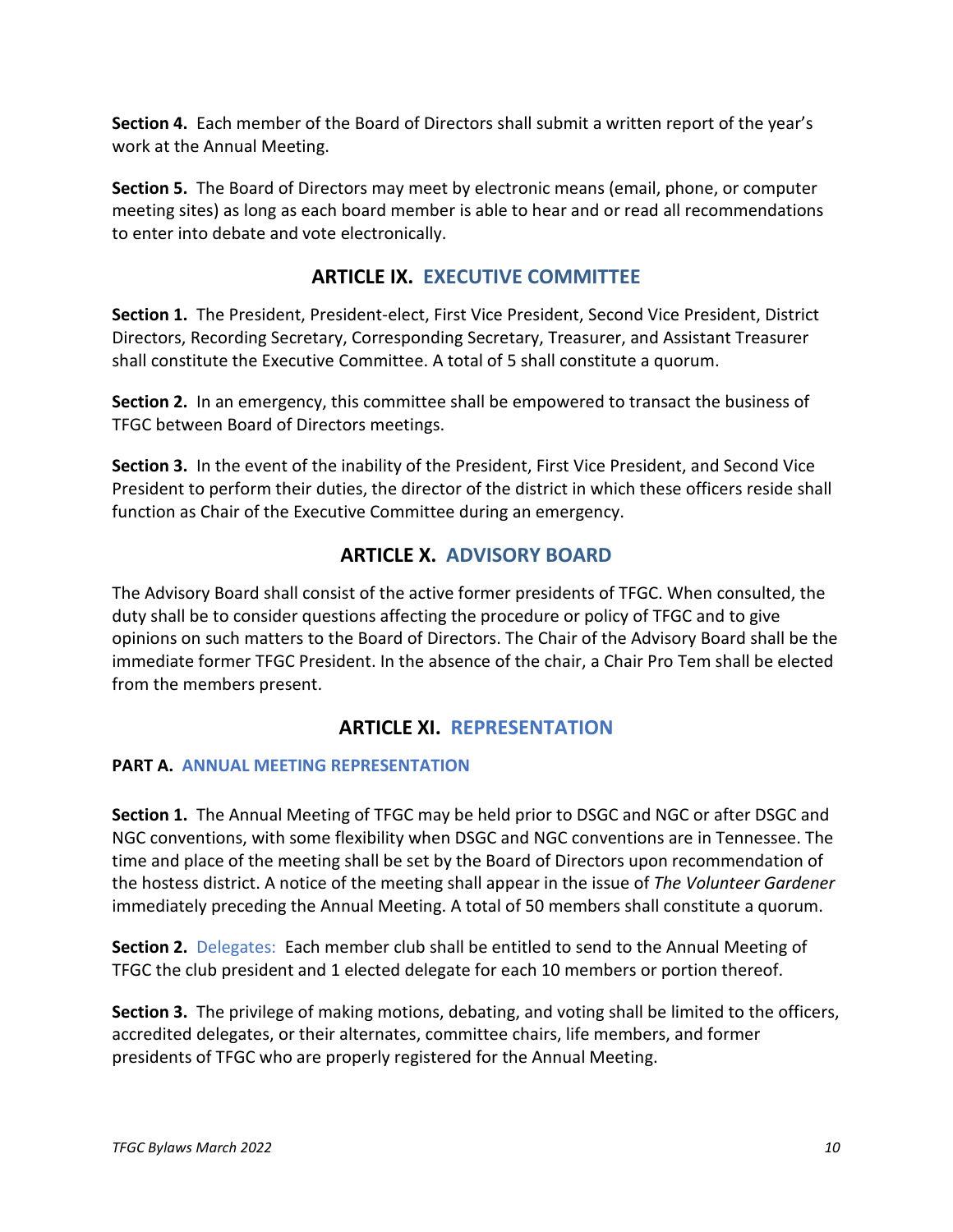**Section 4.** The annual meeting shall be called each year with or without a convention for one day of business and presenting awards. The Convention Chair, subject to the approval of the TFGC President, shall be responsible for implementing the program and activities for the Annual Meeting.

### **PART B. NATIONAL & REGIONAL MEETINGS REPRESENTATION**

**Section 1.** The delegates to the Annual Meeting of NGC, as designated by the bylaws of NGC, shall be based on the aggregate paid membership of member garden clubs as designated by the bylaws of NGC.

## **Section 2.** Election of Director and Alternate Director of DSGC:

One year prior to the designated election of a director from Tennessee, the Board of Directors shall elect a Nominating Committee composed of 2 members from the Advisory Board and 3 from the Board of Directors. All districts should be represented. They shall select 2 candidates who meet the requirements as stated in NGC Bylaws.

To be eligible for the office of Director and of Alternate Director, each nominee shall have attended 2 of the 3 Annual Meetings of NGC and DSGC preceding the election. The Nominating Committee shall present the name of the nominee for Regional Director and the name for Alternate Director for election at the next scheduled TFGC Board Meeting. Nominations may be made from the floor provided written consent of the nominee has been obtained. Those elected shall have the endorsement of the Board of Directors of TFGC, signed by the President.

**Section 3.** DSGC Delegates and Alternates shall be elected at the Fall Board Meeting.

**Section 4.** NGC Delegates and Alternates shall be elected at the Winter Board Meeting prior to the Annual Meeting of NGC.

**Section 5.** Election of DSGC Members and Alternate Members of NGC Nominating Committee: One year prior to the designated election for a DSGC Member and Alternate Member of NGC Nominating Committee from Tennessee, the Board of Directors shall elect a Nominating Committee composed of 2 members from the Advisory Board and 3 from the Board of Directors. All districts should be represented. They shall select 2 candidates who meet requirements as stated in NGC Bylaws.

To be eligible to serve as a member or alternate member of NGC Nominating Committee, each member shall have served 2 years as an elected officer of TFGC and a minimum of 2 years as a member of the Board of Directors of NGC at the time of election and shall have attended 2 of the previous 3 NGC Annual Meetings prior to assuming that position.

The Nominating Committee shall present, in the even year, the name of the nominee for the NGC Nominating Committee Member and the name of the Alternate Nominating Committee Member for election at the next scheduled Board of Directors Meeting. Nominations may be made from the floor provided written consent of the nominee has been obtained.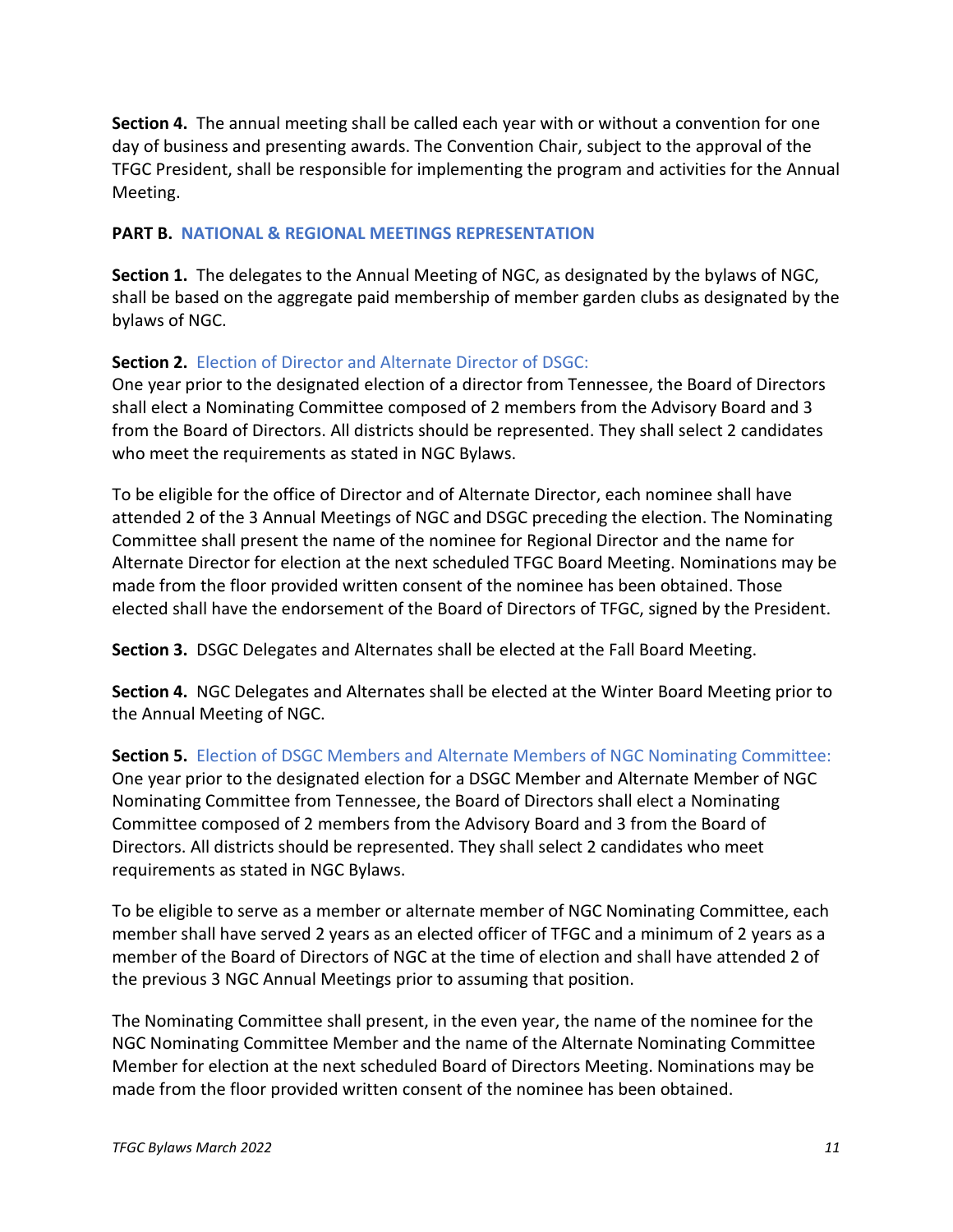## **ARTICLE XII. HEADQUARTERS LOCATION**

<span id="page-11-0"></span>The Permanent Headquarters for TFGC is Ivan Racheff House and Gardens located at 1943 Tennessee Avenue, Knoxville, Tennessee 37950-0185, which is the property of TFGC. All permanent records of TFGC are to be stored in the Archives at Racheff House and Gardens.

## **ARTICLE XIII. IVAN RACHEFF HOUSE AND GARDENS**

<span id="page-11-1"></span>**Section 1.** The name of the committee to administer the affairs of Ivan Racheff House and Gardens (hereafter referred to as IRH&G), TFGC Headquarters and property, shall be the IRH&G Board of Governors. The IRH&G Board of Governors shall consist of a minimum of 36 members from the membership of TFGC. Included in this number are the current President of TFGC, President-elect of TFGC, Treasurer of TFGC, District Director of each District of TFGC, IRH&G Chairs of each District of TFGC, and the President of District IV Council of Garden Clubs. The IRH&G Board of Governors shall elect the balance of the active membership from District IV.

The *IRH&G Plan of Operation*, adopted November 8, 1977, updated and revised with each administration, shall serve as the official guideline and becomes effective when approved by the TFGC Executive Committee. The latest revision shall be attached to the official *TFGC Bylaws* held by the Recording Secretary of TFGC during each administration. The TFGC President shall serve on the IRH&G Executive Committee.

**Section 2.** The Ivan Racheff House and Gardens Treasurer shall perform the duties designated by the TFGC President, Job Descriptions, Treasurers' Manual, and designated by the Plan of Operation for IRH&G.

**Section 3**. The Ivan Racheff House and Gardens Assistant Treasurer shall assist the IRH&G Treasurer as delegated by the TFGC President, Job Description, Treasurers' Manual, and the IRH&G Plan of Operation.

## **ARTICLE XIV. DISSOLUTION**

<span id="page-11-2"></span>Should TFGC dissolve or cease to exist for any reason, the Board of Directors at the time shall decide the disbursement of the assets belonging to TFGC to a similar organization. No officer, member, or group of members of TFGC shall benefit from the disbursement of any of the assets.

## **ARTICLE XV. PARLIAMENTARY AUTHORITY**

<span id="page-11-3"></span>The *TFGC Bylaws* shall govern this organization by the current amended date. Current *Roberts Rules of Order, Newly Revised,* shall prevail in all cases to which they are applicable and in which they are not inconsistent with the Bylaws of NGC.